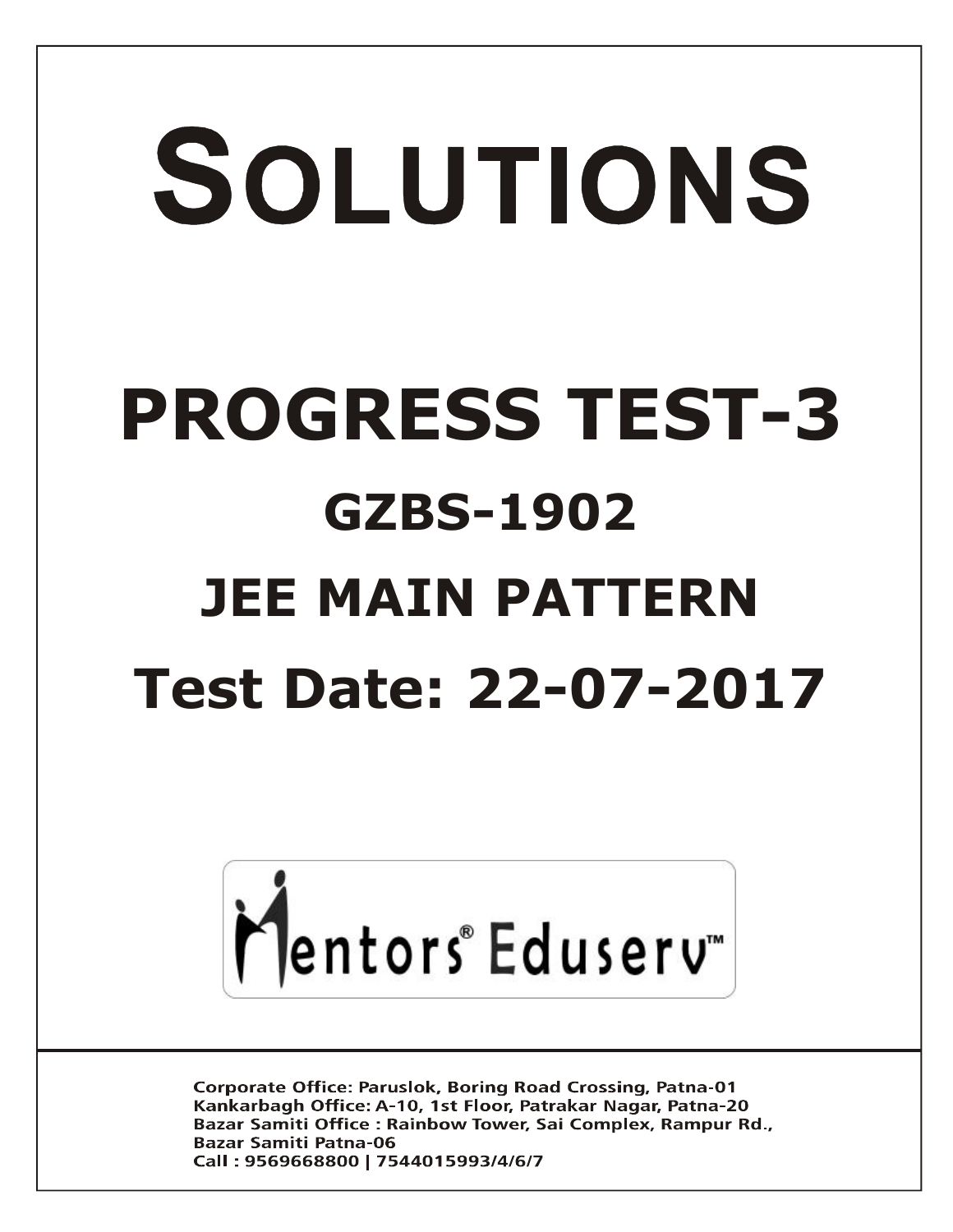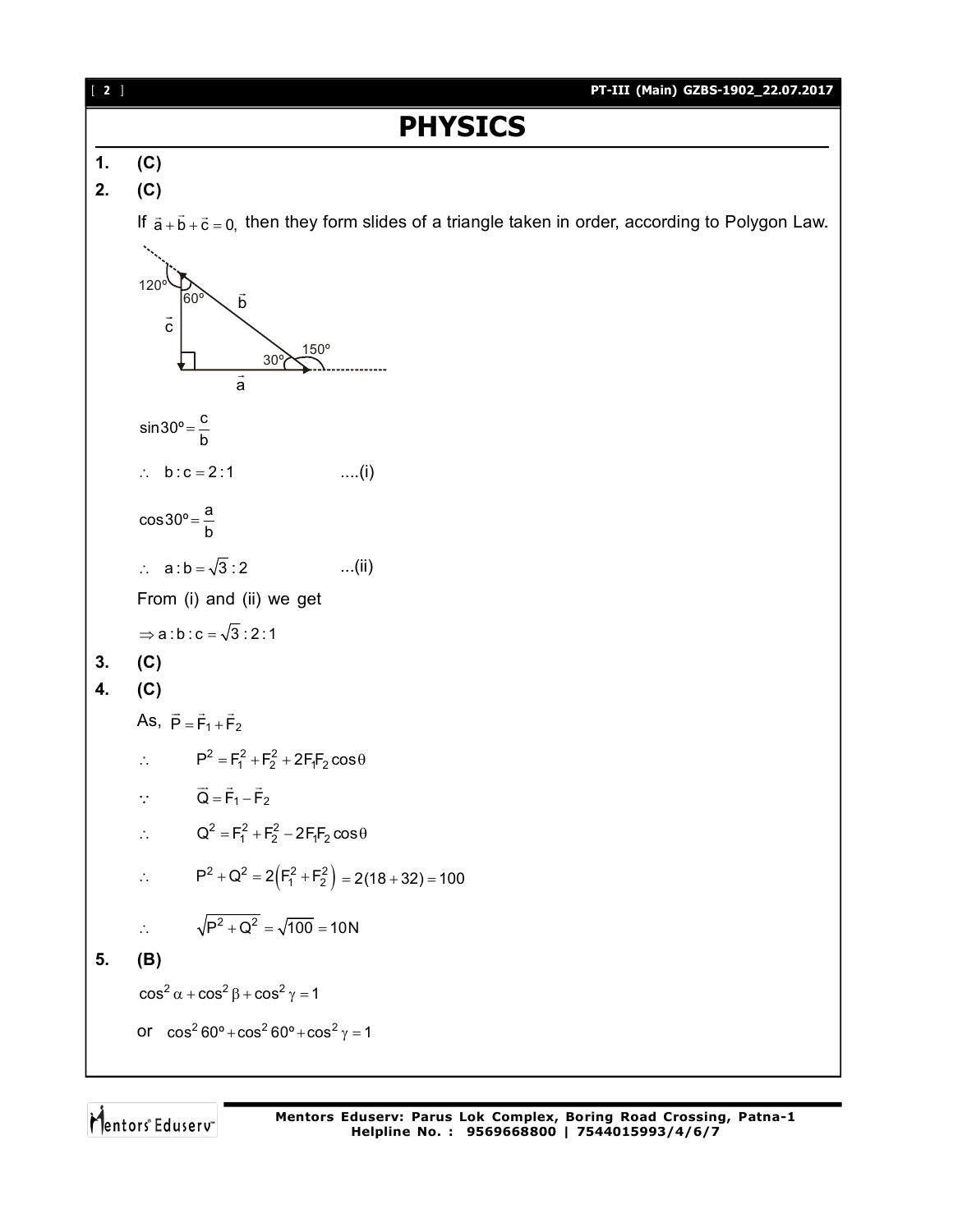#### **PT-III (Main) GZBS-1902\_22.07.2017** [ **3** ]

or  $\frac{1}{4} + \frac{1}{4} + \cos^2 \gamma = 1$ or  $\cos^2 \gamma = 1 - \frac{1}{2} = \frac{1}{2}$ or  $\cos \gamma = \frac{1}{\sqrt{2}}$   $\Rightarrow \gamma = \frac{\pi}{4}$  $\gamma = \frac{1}{\sqrt{2}}$   $\Rightarrow \gamma = \frac{\pi}{4}$  $\therefore$  n = 4 **6. (B)** The resultant is  $\vec{R} = \hat{j}$  $\vec{R} = \hat{i} - 2\hat{j} + 2\hat{k} + 2\hat{i} + \hat{j} - \hat{k} + \vec{c}$ or  $\hat{j} = 3\hat{i} - \hat{j} + \hat{k} + \vec{c}$  $\therefore$   $\vec{c} = -3\hat{i} + 2\hat{j} - \hat{k}$ **7. (D) 8. (B)**  $|A| = |\overrightarrow{A}| = \sqrt{(2)^2 + (1)^2 (-1)^2} = \sqrt{6}$  $B = |\vec{B}| = \sqrt{(1)^2 + (-1)^2} = \sqrt{2}$  $\overrightarrow{A} \cdot \overrightarrow{B} = (2\hat{i} + \hat{j} - \hat{k}) \cdot (\hat{i} - \hat{k}) = (2) (1) + (-1) (-1) = 3$ Now,  $\cos \theta = \frac{1.2}{AB} = \frac{8}{\sqrt{6} \cdot \sqrt{2}} = \frac{8}{\sqrt{12}} = \frac{1}{2}$ 3 12 3  $6.\sqrt{2}$  $\cos \theta = \frac{A.B}{4B} = \frac{3}{\sqrt{2}} = \frac{3}{\sqrt{2}} =$  $\rightarrow$   $\rightarrow$ *AB A B*  $\therefore \theta = 30^{\circ}$ **9. (A) 10. (D) 11. (D)**  $(\overrightarrow{A} + \overrightarrow{B}) \cdot \overrightarrow{A} = 0$  $A^2$  + AB cos  $\theta$  = 0  $A^2 = -AB \cos \theta$  $\theta$  = cos<sup>-1</sup>  $\left(-\frac{A}{B}\right)$  $\left(-\frac{A}{B}\right)$ 

$$
\bigg| \bigg| \bigg| \text{entors}^* \text{Eduser} \big|
$$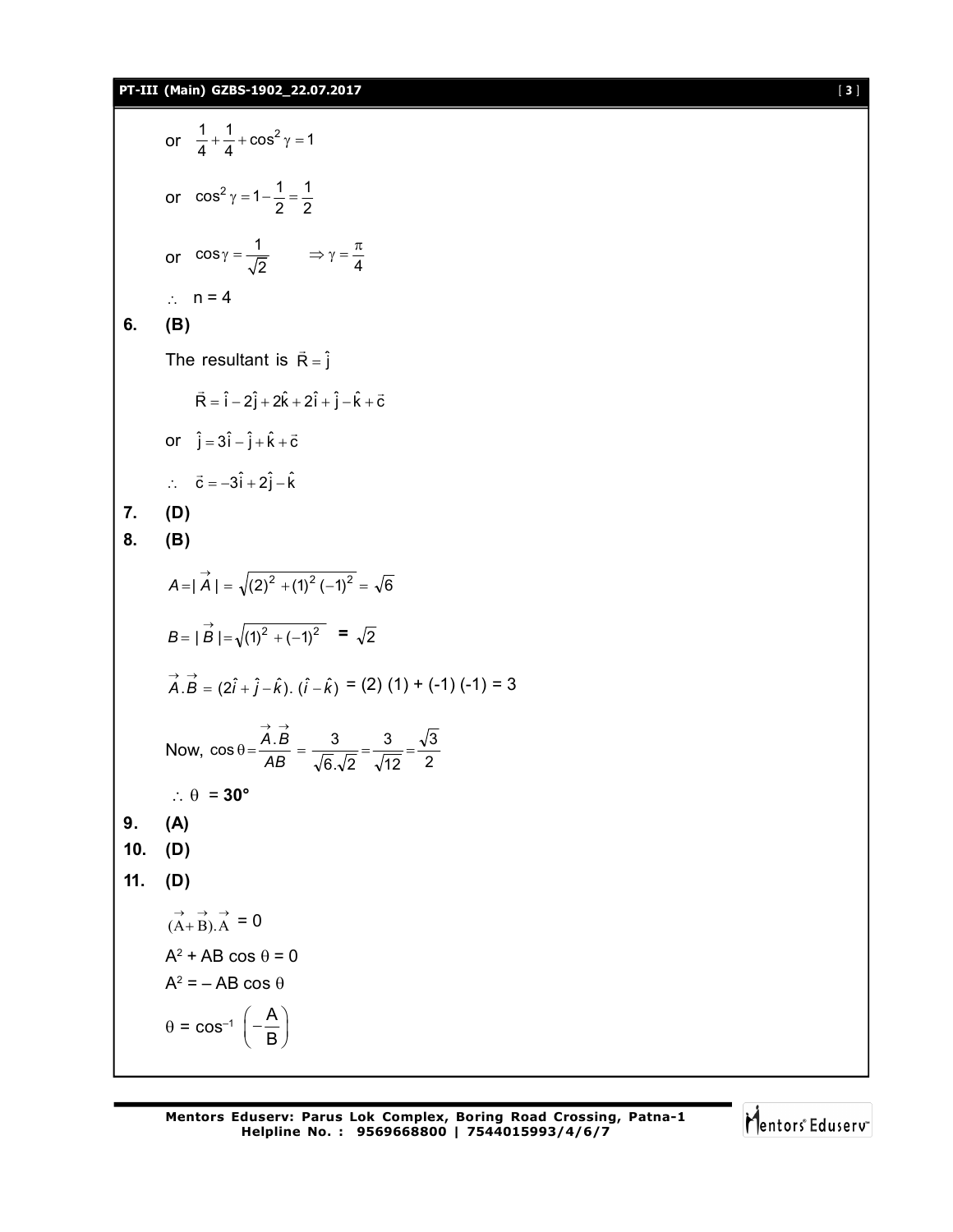#### [ **4** ] **PT-III (Main) GZBS-1902\_22.07.2017**

**12. (D)**

# **13. (A)**

Let the components of  $\vec{A}$  makes angles  $\alpha, \beta$  and  $\gamma$  with x, y and z axis respectively then  $\alpha = \beta = \gamma$ 

 $\cos^2 \alpha + \cos^2 \beta + \cos^2 \gamma = 1$ 

$$
\Rightarrow 3\cos^2 \alpha = 1 \Rightarrow \cos \alpha = \frac{1}{\sqrt{3}}
$$
  
:. A<sub>x</sub> = A<sub>y</sub> = A<sub>z</sub> = A cos \alpha =  $\frac{A}{\sqrt{3}}$ 

$$
14. (B)
$$

$$
\vec{A} = \hat{i} + \hat{j}
$$

$$
\cos \alpha = \frac{A_x}{|A|} = \frac{1}{\sqrt{2}} = \cos 45^\circ \quad \therefore \quad \alpha = 45^\circ
$$

# **15. (B)**

Magnitude of unit vector = 1

$$
\Rightarrow \sqrt{(0.5)^2 + (0.8)^2 + c^2} = 1
$$

By solving we get  $c = \sqrt{0.11}$ 

# **16. (B)**

Let  $\hat{\text{n}}_1$  and  $\hat{\text{n}}_2$  are the two unit vectors, then the sum is

3

$$
\vec{n}_s = \hat{n}_1 + \hat{n}_2
$$
 or  $n_s^2 = n_1^2 + n_2^2 + 2n_1n_2 \cos \theta$ 

 $= 1 + 1 + 2 \cos \theta$ 

Since it is given that  $n<sub>s</sub>$  is also a unit vector, therefore

$$
1 = 1 + 1 + 2\cos\theta \implies \cos\theta = -\frac{1}{2} \therefore \theta = 120^{\circ}
$$

Now the difference vector is  $\hat{n}_d = \hat{n}_1 - \hat{n}_2$  or  $n_d^2 = n_1^2 + n_2^2 - 2n_1n_2\cos\theta = 1 + 1 - 2\cos(120^\circ)$ 

$$
\therefore n_d^2 = 2 - 2(-1/2) = 2 + 1 = 3 \implies n_d = \sqrt{3}
$$

# **17. (D)**

If two vectors A and B are given then Range of their resultant can be written as  $(A - B) \le R \le (A + B)$ .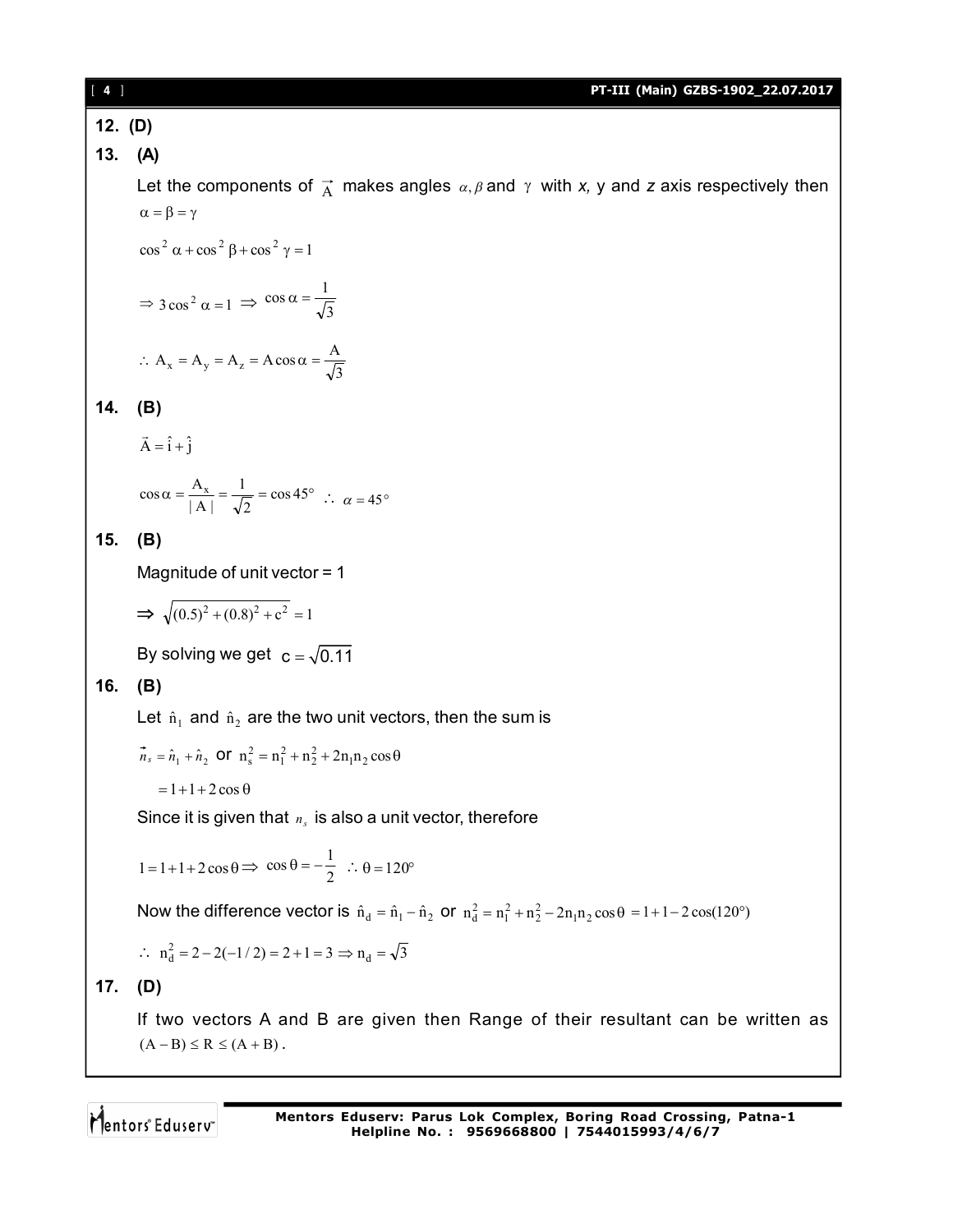#### **PT-III (Main) GZBS-1902\_22.07.2017** [ **5** ]

i.e.  $R_{max} = A + B$  and  $R_{min} = A - B$ 

If B = 1 and A = 4 then their resultant will lies in between 3N and 5N. It can never be 2N.

## **18. (A)**

In *N* forces of equal magnitude works on a single point and their resultant is zero then angle between any two forces is given

$$
\theta = \frac{360}{N} = \frac{360}{3} = 120^{\circ}
$$
  
F

$$
\begin{array}{c}\n\begin{matrix}\n120^{\circ} \\
120^{\circ}\n\end{matrix} \\
\leftarrow F\n\end{array}
$$

If these three vectors are represented by three sides of triangle then they form equilateral triangle

**19. (C)**

Resultant of two vectors  $\vec{A}$  and  $\vec{B}$  can be given by  $\vec{R} = \vec{A} + \vec{B}$ 

$$
|\vec{R}| = |\vec{A} + \vec{B}| = \sqrt{A^2 + B^2 + 2AB\cos\theta}
$$

If 
$$
\theta = 0^{\circ}
$$
 then  $|\vec{R}| = A + B = |\vec{A}| + |\vec{B}|$ 

**20. (B)**

Let  $\vec{A}.(\vec{B} \times \vec{A}) = \vec{A}.\vec{C}$ 

Here  $\vec{C} = \vec{B} \times \vec{A}$  is perpendicular to both vector

 $\vec{A}$  and  $\vec{B}$   $\therefore$   $\vec{A} \cdot \vec{C} = 0$ 

# **21. (D)**

$$
\overrightarrow{\Delta v} = \overrightarrow{v_f} - \overrightarrow{v_i}
$$

 $\overrightarrow{\Delta V}$  = [50 (– $\hat{i}$ ) – 50 ( $\hat{j}$ )] km/hr

$$
\overrightarrow{\Delta v} = (-50 \hat{i} - 50 \hat{j}) \text{ km/hr}
$$

$$
\overrightarrow{|\Delta v|} = 50\sqrt{2} \text{ km/hr}
$$

and direction of 
$$
\frac{\rightarrow}{\Delta v} = \frac{\frac{\rightarrow}{\Delta v}}{|\Delta v|} = \frac{-\hat{i} - \hat{j}}{\sqrt{2}}
$$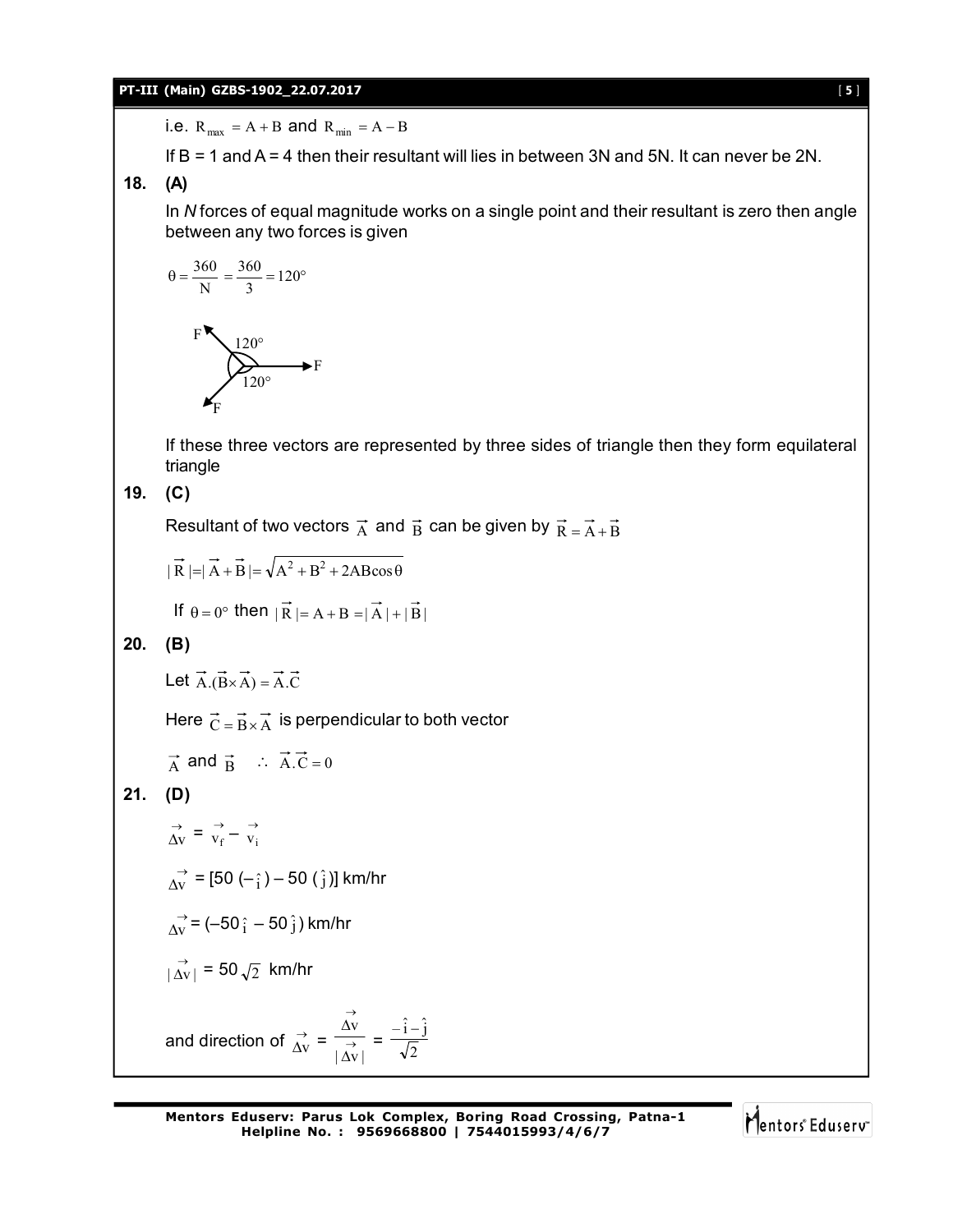[ **6** ] **PT-III (Main) GZBS-1902\_22.07.2017**

 $\therefore \ \frac{\rightarrow}{\Delta v} = 50 \sqrt{2} \frac{\text{km}}{\text{hr}}$  south-west **22. (A)** Given that  $|F_1 + F_2|$  $\bigg)$  $\mathcal{L}$  $\overline{\phantom{a}}$  $\overline{\mathcal{L}}$  $\begin{pmatrix} \overrightarrow{r}_1 + \overrightarrow{F}_2 \\ \overrightarrow{F}_1 + \overrightarrow{F}_2 \end{pmatrix}$ .  $\overrightarrow{F}_1 = 0$ where  $F_1$  <  $F_2$  $\therefore$  F<sub>1</sub><sup>2</sup> + F<sub>1</sub>F<sub>2</sub> cos  $\theta$  = 0 Given that  $F_2 = 2F_1$  $F_1^2$  +  $2F_1^2$  cos  $\theta$  = 0  $\cos\theta = -\frac{1}{2}$ 1  $\therefore$   $\theta = 2\pi/3$ **23. (C) 24. (B)**  $\int (\sin x + \cos x)^2 dx$  $= \int (1 + 2 \sin x \cos x) dx$  $=$   $\int dx + \int sin2x dx$  $x - \frac{\cos 2x}{2} + c$ 2  $= X - \frac{3002N}{2} + 0$  $\frac{1}{2}$  (x +  $\frac{1}{2}$ sin 2x) + c  $2^{\prime}$  2  $=\frac{1}{2}(x+\frac{1}{2}\sin 2x)+0$ **25. (B)**  $y = \frac{x+1}{1}$  $x - 1$  $=\frac{X+}{}$ <sup>-</sup> **26. (D)**  $(-\cos x)^{\circ}_{0}$ 0 sin x d x =  $(-\cos x)_0^{\pi}$  = 1 + 1 = 2  $\int_{0}^{\pi}$  sin x d x = (-cos x) $_{0}^{\pi}$  = 1+1= 2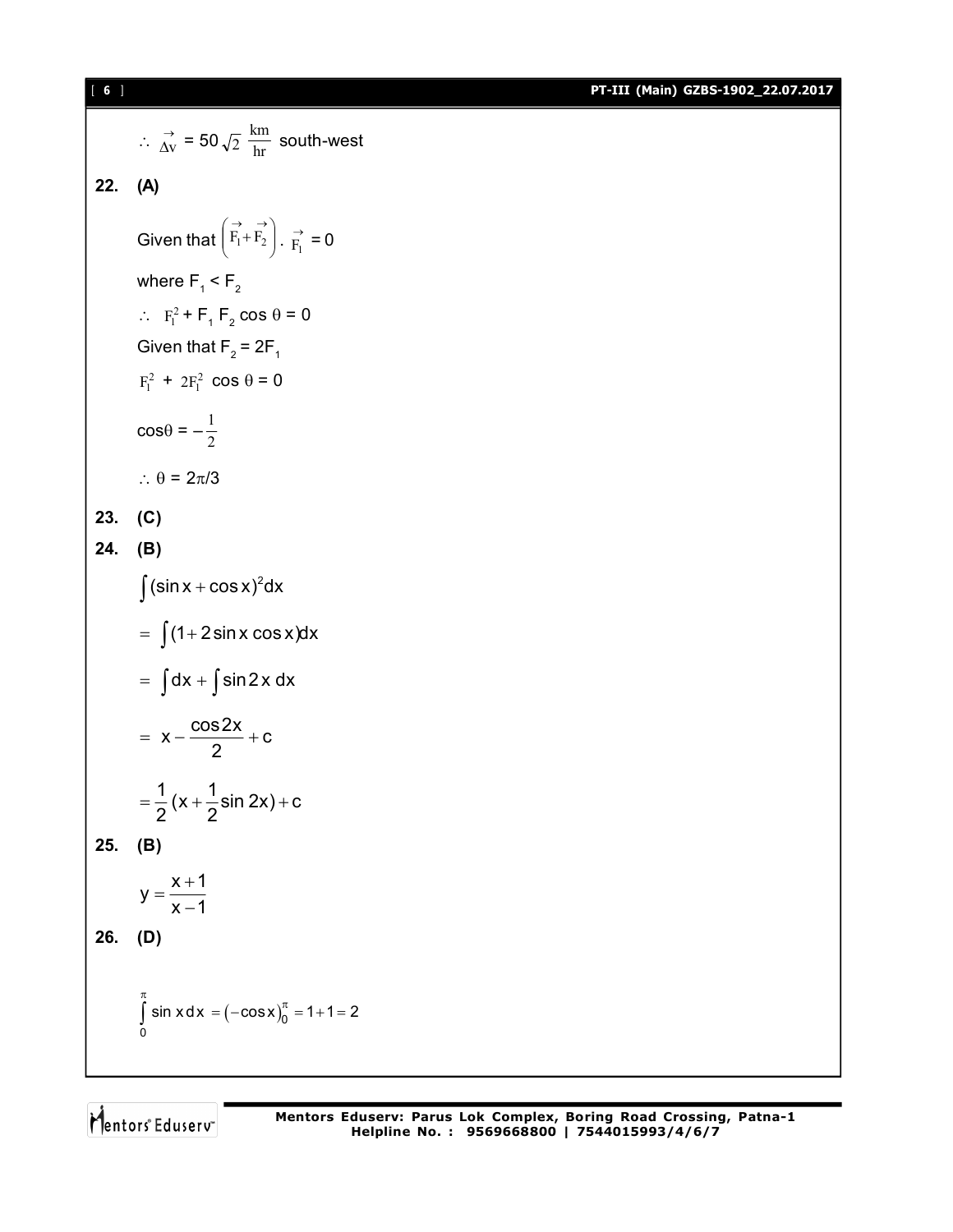#### **PT-III (Main) GZBS-1902\_22.07.2017** [ **7** ]

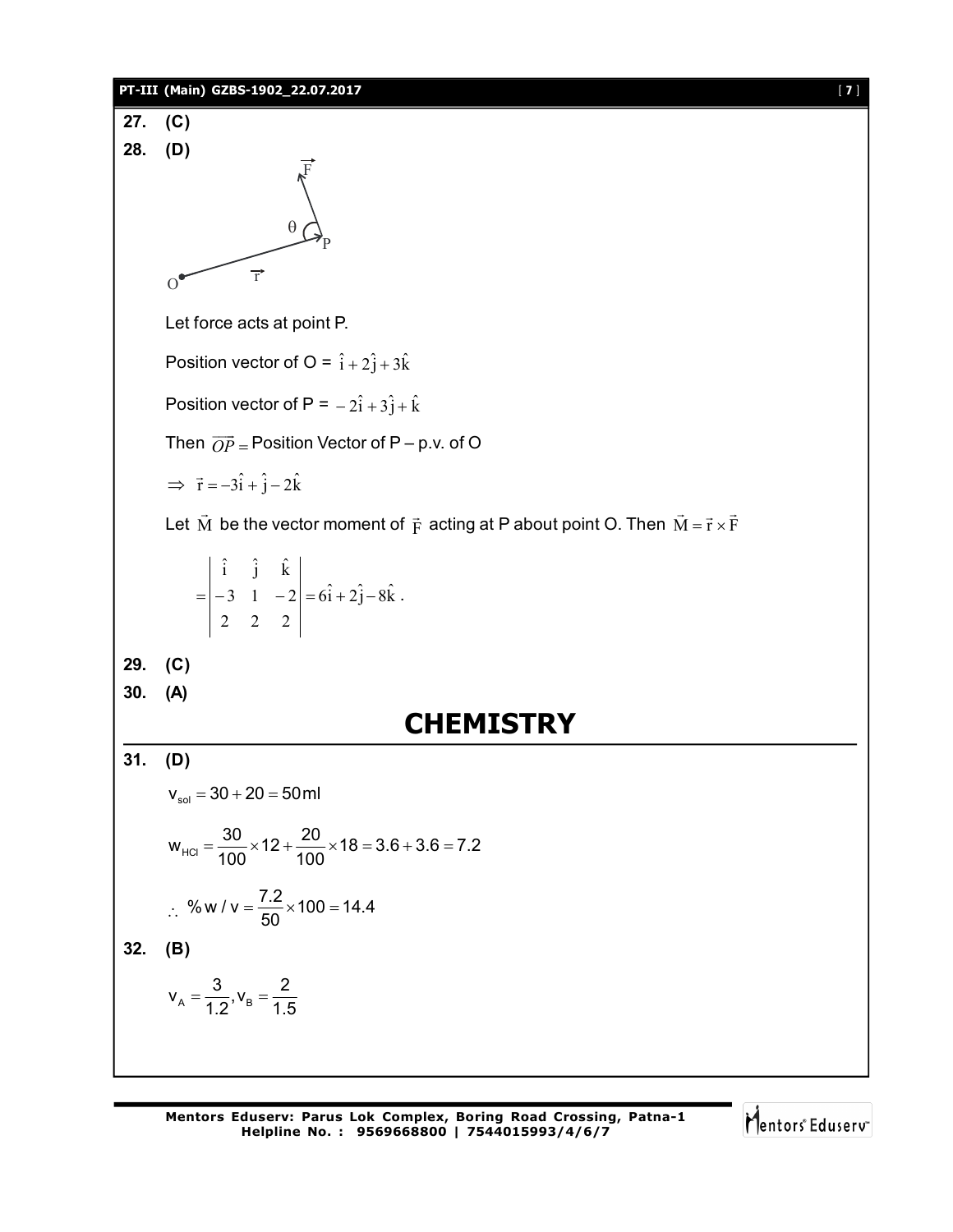[ **8** ] **PT-III (Main) GZBS-1902\_22.07.2017**

 $d = \frac{m}{n} = \frac{3+2}{2} = 1.30g$  / ml  $v$  3 2 1.2 1.5  $\therefore d = \frac{m}{2} = \frac{3+2}{2} =$  $\ddot{}$ **33. (A)** % of 'B' =  $\frac{3B}{2A + 3B} \times 100 = \frac{3 \times (1.5A)}{2A + 3 \times (1.5A)} \times 100 = \frac{4.5}{6.5} \times 100 = 69.2\%$  $=\frac{3B}{24.00} \times 100 = \frac{3 \times (1.5A)}{24.00 \times (1.5A)} \times 100 = \frac{4.5}{2.5} \times 100 = 6$  $+3B$  2A + 3  $\times$  ( **34. (C)**  $v_i = 1$   $v_f = 1 + \frac{10}{100} \times 1 = 1.1$ 100  $= 1$   $V_f = 1 + \frac{18}{100} \times 1 = 1$  $i_{\mathsf{i}}\mathsf{v}_{\mathsf{i}} = \mathsf{M}_{\mathsf{f}}\mathsf{v}_{\mathsf{f}} \Rightarrow \mathsf{M}_{\mathsf{f}} = \frac{\mathsf{I}\mathsf{v}_{\mathsf{f}}}{\mathsf{A}}$ i  $M_i v_i = M_f v_f \Rightarrow M_f = \frac{M_i}{M}$ . % $\triangle M = \frac{|\triangle M|}{M} \times 100 = 9.09$  $1.1$  M  $\therefore M_i v_i = M_f v_f \Rightarrow M_f = \frac{M_i}{M}$ .  $\% \triangle M = \frac{|\triangle M|}{M} \times 100 =$ **35. (C) 36. (B)**  $H_2O + SO_3 \longrightarrow H_2SO_4$ 100 g oleum  $\rightarrow$  4.5 g H<sub>2</sub>O  $\rightarrow$  20 g SO<sub>3</sub>  $\therefore$  10g oleum  $\rightarrow$  2 g SO<sub>3</sub> **37. (A)**  $M = \frac{5.6}{11.8} = \frac{1}{8} = \frac{moles}{100} = \frac{m/34}{88.1188}$ 11.2 2  $v(\ell t)$  20/1000  $=\frac{0.6}{11.8}=\frac{1}{8}=\frac{110000}{100}=$  $\ell$  $m = \frac{1}{2} \times \frac{20}{1000} \times 34 = 0.34$  g 2 1000  $\therefore$  m =  $\frac{1}{2} \times \frac{20}{1000} \times 34 = 0$ **38. (C)** O B  $\frac{n_o}{n} = \frac{y}{n} = \frac{1}{n} \Rightarrow y = 10$  $n_{\rm_B}$  3 0.3  $=\frac{y}{2}=\frac{y}{2} \Rightarrow y=$ H A  $n_{\rm H} = \frac{4}{1} = \frac{2y}{1} = \frac{2 \times 10}{1} \Rightarrow x = 5$  $n_A$  1 x x  $=\frac{4}{4}=\frac{2y}{4}=\frac{2\times10}{3}\Rightarrow x=5$ **39. (D)**  $HCl + NaOH \longrightarrow NaCl + H<sub>2</sub>O$ m.mole  $100\times 0.06$   $70\times 0.07$  $(t = 0)$   $= 6$   $= 4.9$  $m$ .mole  $6 - 4.9$  0 (after reaction) =  $1.1$  $= 6$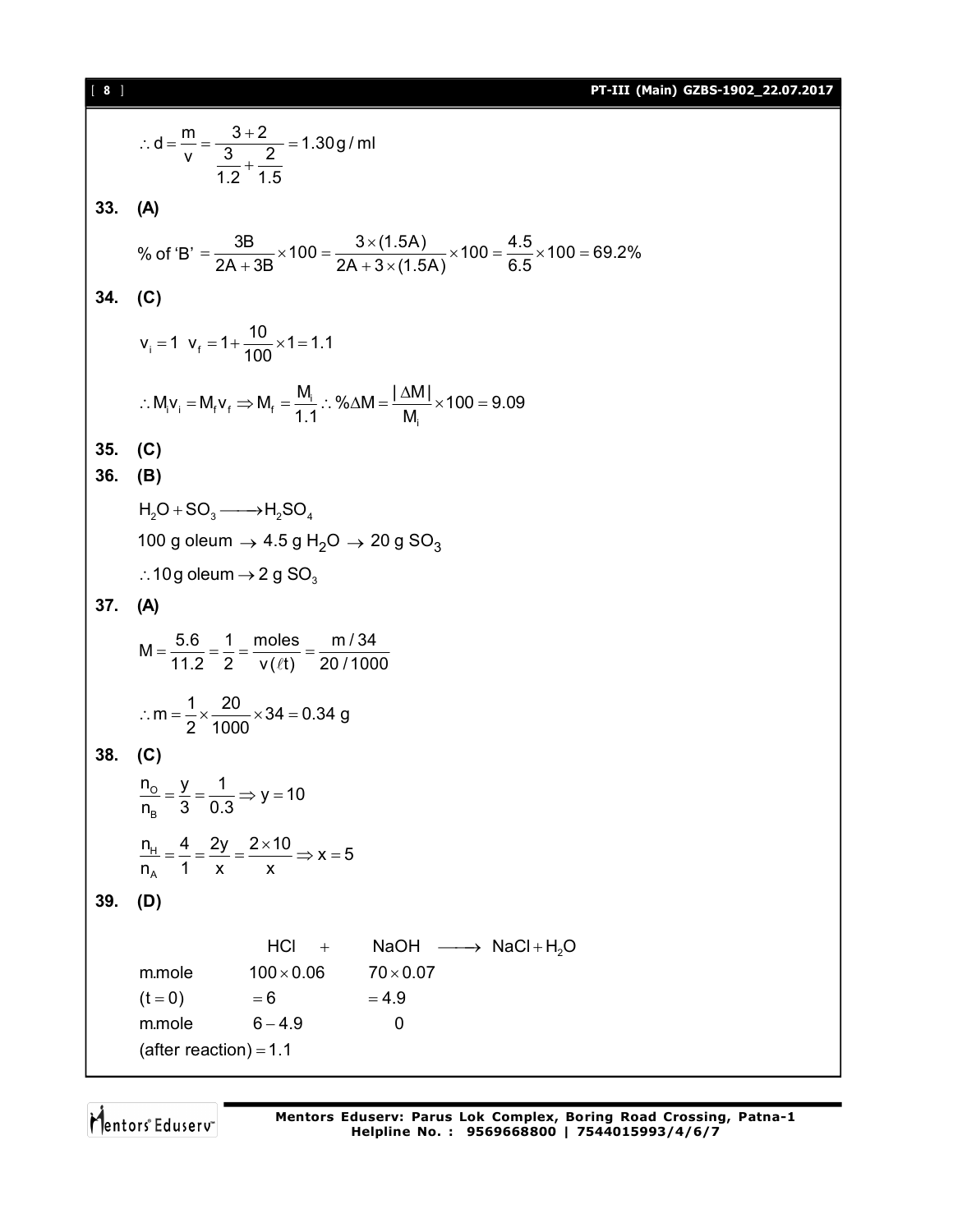## **PT-III (Main) GZBS-1902\_22.07.2017** [ **9** ]

|         | So, m.mole of HCl (left) = $1.1 = M \times V$ (ml)                                         |
|---------|--------------------------------------------------------------------------------------------|
|         | : $M = \frac{1.1}{(100 + 70)} = \frac{1.1}{170} = 0.006$                                   |
| 40. (C) |                                                                                            |
|         | Moles of 'N' = $\frac{0.12}{12} \times 6 = 0.06$                                           |
|         | Moles of $NO = 0.06$                                                                       |
|         | No. of molecules of NO = $0.06 \times N_A = 3.6 \times 10^{22}$                            |
| 41.     | (A)                                                                                        |
|         | $n_{\text{NaOH}} = 1.2$ $m_{H_2O} = 1000$ g                                                |
|         | $\therefore$ m <sub>NaOH</sub> = 1.2 $\times$ 40 = 48 g                                    |
|         | So, % of NaOH = $\frac{48}{48+1000} \times 100 = 4.6\%$                                    |
| 42.     | (B)                                                                                        |
|         | $n_{\text{solute}} = 1.4 \ m_{\text{solvent}} = 1000g$                                     |
|         | $\therefore$ $m_{\text{solute}} = 1.4 \times 40 = 56$ So, $m_{\text{solution}} = 1056$     |
|         | ∴ $V_{\text{solution}} = \frac{m}{d} = \frac{1056}{12}$ ml = 0.88 L                        |
|         | : molarity = $\frac{1.4}{0.99}$ = 1.59M                                                    |
| 43.     | (D)                                                                                        |
|         | m.mole of $Fe^{2+} = 5 \times m$ mole of $MnO_4^- = 5 \times 0.24 \times 1000$             |
|         | $\Rightarrow$ m.mole of Fe <sup>2+</sup> = 0.20 $\times$ v = 5 $\times$ 0.24 $\times$ 1000 |
|         | $\therefore$ V = 6000 mL = 6 L                                                             |
|         | (A)                                                                                        |
|         | $A_3 \rightarrow 3A$<br>$1 - 0.3$ $3 \times 0.3$<br>$= 0.7 = 0.9$                          |
|         | % change = $\frac{(0.9+0.7)-1}{1} \times 100 = 60\%$                                       |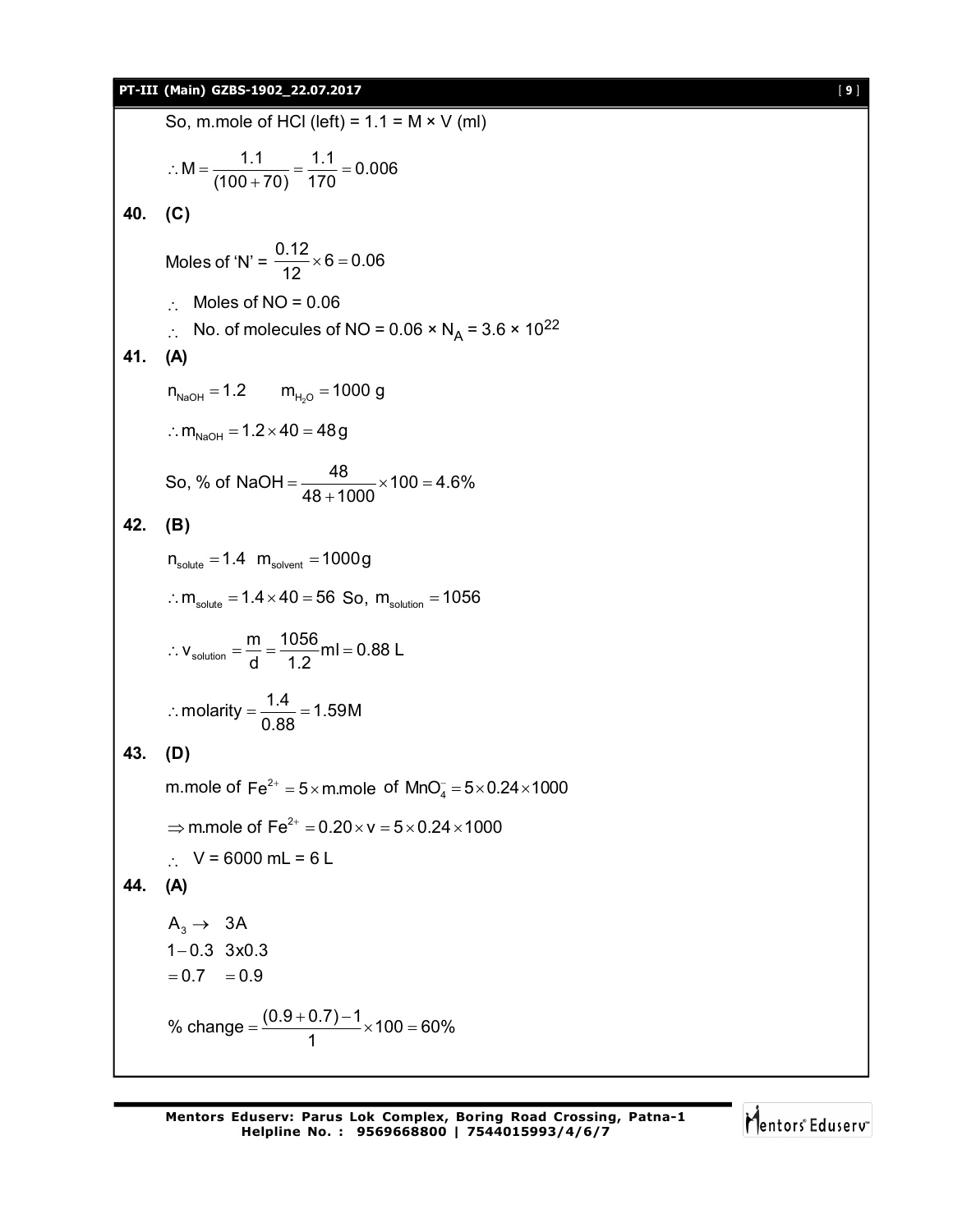[ **10** ] **PT-III (Main) GZBS-1902\_22.07.2017**

| 45. | (C)                                                                                                          |
|-----|--------------------------------------------------------------------------------------------------------------|
|     | $V_{sol} = \frac{m}{d} = \frac{10}{1.1}ml = \frac{10}{1.1 \times 10^3}L$                                     |
|     | ∴ $n_{\text{NaOH}} = M \times v(L) = 0.8 \times \frac{10}{1.1 \times 10^{3}} = \frac{8}{1.1} \times 10^{-3}$ |
|     | ∴ n <sub>oH</sub> = $\frac{8}{11}$ × 10 <sup>-3</sup> moles = $\frac{80}{11}$ millimoles                     |
| 46. | (D)                                                                                                          |
|     | $\frac{1}{2}$ mv <sup>2</sup> = 3.01eV – 2.1eV = 0.91 eV                                                     |
| 47. | (A)                                                                                                          |
|     | 48. (A)                                                                                                      |
|     | S.C on Li <sup>2+</sup> = $\frac{2e}{7m}$ ; S.C on He <sup>+</sup> = $\frac{e}{4m}$                          |
|     | $\therefore$ Ratio = $\frac{2e/7m}{e/4m} = \frac{8}{7}$                                                      |
| 49. | (B)                                                                                                          |
|     | $eV_{SP} = 3eV - 2.1eV = 0.9eV$                                                                              |
| 50. | (D)                                                                                                          |
|     | Energy of a quanta = $\frac{hc}{\lambda}$ = hc $\omega$                                                      |
|     | $\therefore E_{\text{Total}} = 12 \times 3 = n \times (hc\omega)$                                            |
|     | $\therefore n = \frac{36}{1}$                                                                                |
|     | $hc\omega$                                                                                                   |
| 51. | (C)                                                                                                          |
|     | Number of moles of SO <sub>2</sub> = $\frac{16}{64} = \frac{1}{4}$                                           |
|     | Number of molecules of SO <sub>2</sub>                                                                       |
|     | = $\frac{1}{4}$ xN <sub>A</sub> = $\frac{1}{4}$ x 6.022 x 10 <sup>23</sup> = 1.5 x 10 <sup>23</sup>          |
| 52. | (D)                                                                                                          |
|     | Value<br>%<br>$\frac{0}{0}$<br>Element<br>Simple ratio<br>At. weight<br>min <sup>m</sup> Value               |

Mentors<sup>®</sup> Eduserv<sup>®</sup>

**Mentors Eduserv: Parus Lok Complex, Boring Road Crossing, Patna-1 Helpline No. : 9569668800 | 7544015993/4/6/7**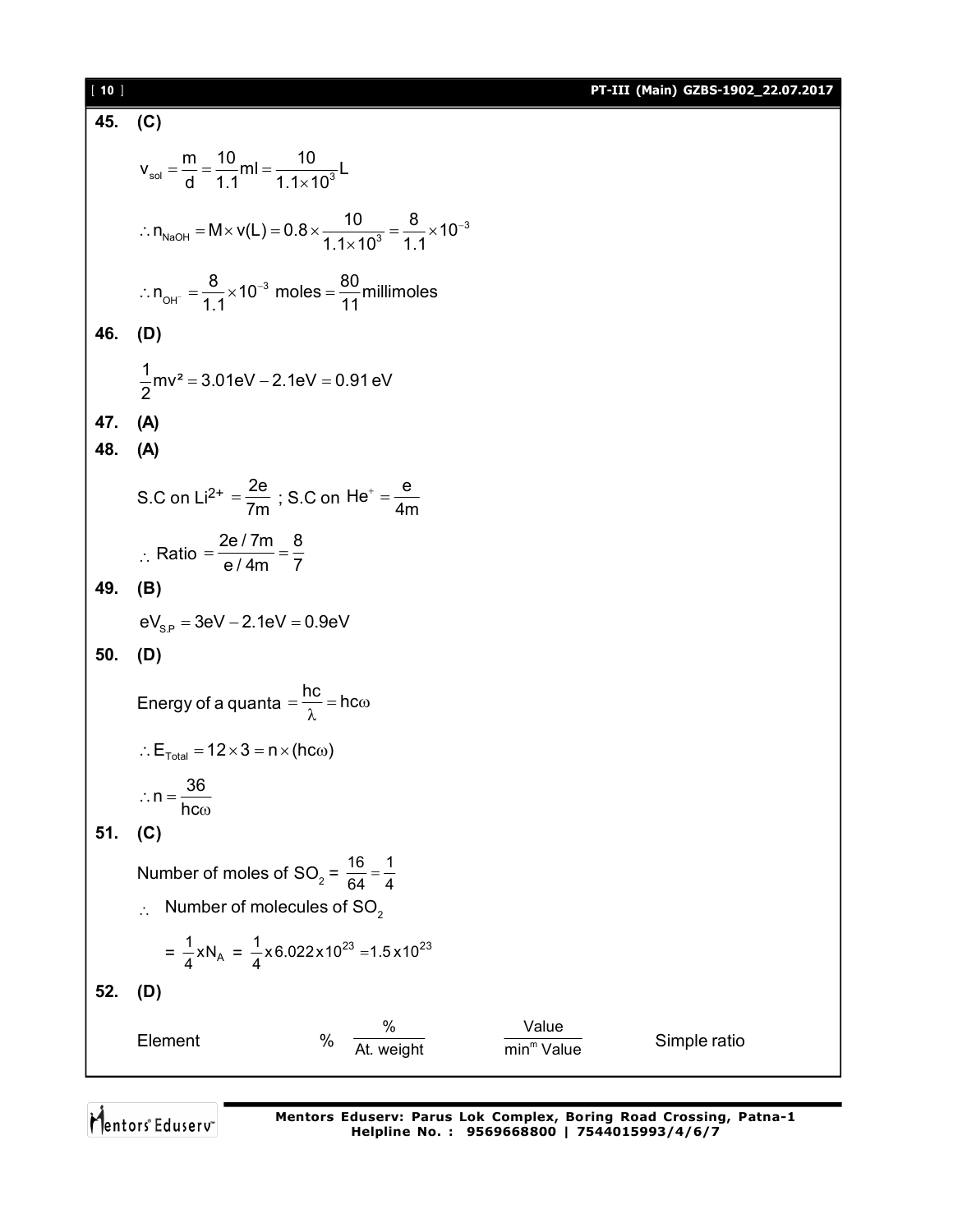### **PT-III (Main) GZBS-1902\_22.07.2017** [ **11** ]

A 75  $\frac{75}{75} = 1$  $\frac{1}{1}$  = 1 1 B 25  $\frac{25}{25} = 1$   $\frac{1}{1} = 1$  1  $\therefore$  Formula of the compound will be AB. **53. (B)**  $\mathsf{C}_5\mathsf{H}_{10}$  +  $\frac{15}{2}\mathsf{O}_2$  -------> 5CO<sub>2</sub> + 5H<sub>2</sub>O  $n_{C_5H_{10}}$  n<sub>O<sub>2</sub></sub>  $\frac{10^{10} \text{ m/s}}{1} = \frac{0}{15/2}$  $\Rightarrow$   $n_{_{\text{O}_2}}$  $n_{O_2} = \frac{15}{2}$ ∴ Volume of O<sub>2</sub> gas at NTP =  $\frac{15}{2}$  × 22.4=168L. **54. (D)**  $2$ NaHCO<sub>3</sub>  $\longrightarrow$ Na<sub>2</sub>CO<sub>3</sub> + H<sub>2</sub>O + CO<sub>2</sub><br><sup>4.2g</sup> Number of moles of NaHCO<sub>3</sub> =  $\frac{4.2}{84}$  =  $\frac{1}{20}$  $=$   $\frac{4.2}{84}$  =  $\frac{1}{20}$ , No of moles of CO<sub>2</sub> = 1/20 × 1/2 = 1/40 So, Volume of CO<sub>2</sub> formed at NTP =  $\frac{1}{40}$  × 22.4 = 0.56 L **55. (A)**  $6LIH + 8BF_3 \longrightarrow 6LIBF_4 + B_2H_6$ <br>  $2mole$   $2mole$  (LR)  $\frac{1}{8}$  × 2 = 0.25 mole. **56. (A)**  $CaCO<sub>3</sub>$   $\longrightarrow$  CaO + CO<sub>2</sub> 1L STP Mole of CO<sub>2</sub> =  $\frac{1}{22}$  $=\frac{1}{22.7}$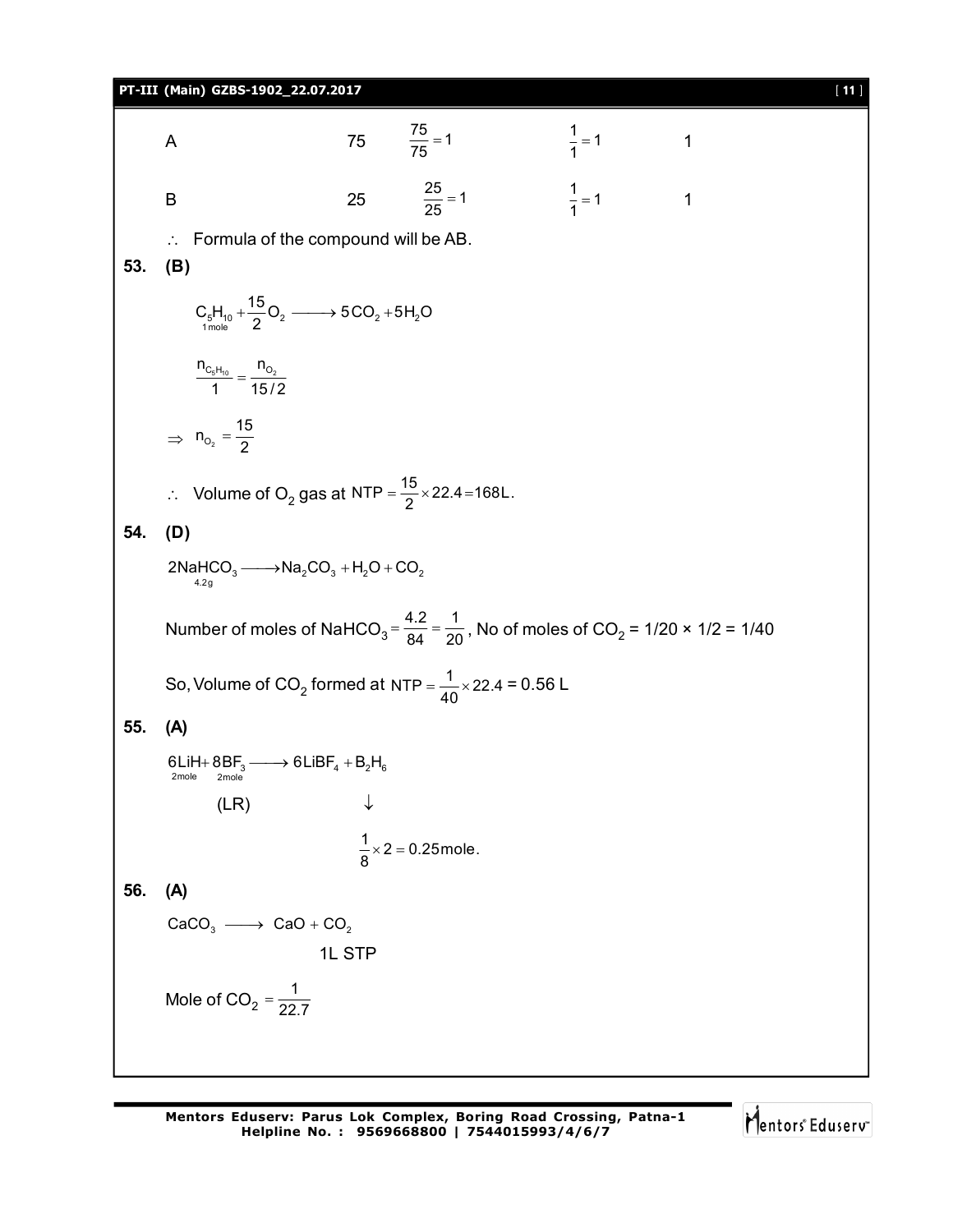[ **12** ] **PT-III (Main) GZBS-1902\_22.07.2017**

Mole of CaCO<sub>3</sub> =  $\frac{1}{22}$  $=\frac{1}{22.7}$ gm of CaCO<sub>3</sub> =  $\frac{100}{22.7}$  = 4.405 % Purity of CaCO<sub>3</sub> =  $\frac{4.405}{5}$  × 100 = 88.1%. **57. (D)**  $\mathsf{x}_{_{\mathsf{C_2H}_5\mathsf{OH}}}$   $= 0.25$  $\mathsf{x}_{_{\mathsf{H}_2\mathsf{O}}}^{}=0.75$ 2 5 2 5  $2^{\circ}$   $1^{\circ}2$  $\mathsf{C_2H_5OH}$   $\blacksquare$   $\blacksquare$   $\blacksquare$  $_{H_{2}O}$   $_{H_{2}O}$  $x_{C_2H_5OH}$  1 n<sub>o</sub>  $\frac{c_2 n_5 O n}{x_{H_0 O}} = \frac{1}{3} = \frac{c_2}{n_1}$  $C_2H_5OH = 1$  mole = 46g  $H_2O = 3$  mole = 54g % C<sub>2</sub>H<sub>5</sub>OH =  $\frac{46}{46+54}$  × 100 = 46%. **58. (C)** Moles of Na =  $2 \times 4 = 8$  $\therefore$  No. of Na – atom = 8 N<sub>A</sub> **59. (B)** 2Al + 6HCl → 2Al<sup>3+</sup> + 6Cl<sup>-</sup> + 3H<sub>2</sub> 2mole 6mole 3mole  $3 \times 22.4$  67.2L 1 mole AI = 33.6 L  $H<sub>2</sub>$  (NTP only) 1 mole HCl = 11.2 L H<sub>2</sub> (NTP) **60. (C)** Let mass of oxygen = 1 g, then mass of nitrogen = 4 g Mol. wt. of N<sub>2</sub> = 28 g, Mol. wt. of O<sub>2</sub> = 32 g 28 g of N<sub>2</sub> = 6.02 × 10<sup>23</sup> molecules of nitrogen 23  $4$ gof N<sub>2</sub> =  $\frac{6.02 \times 10^{23}}{28} \times 4$  $=\frac{6.02\times10^{23}}{20}\times4$  molecules of nitrogen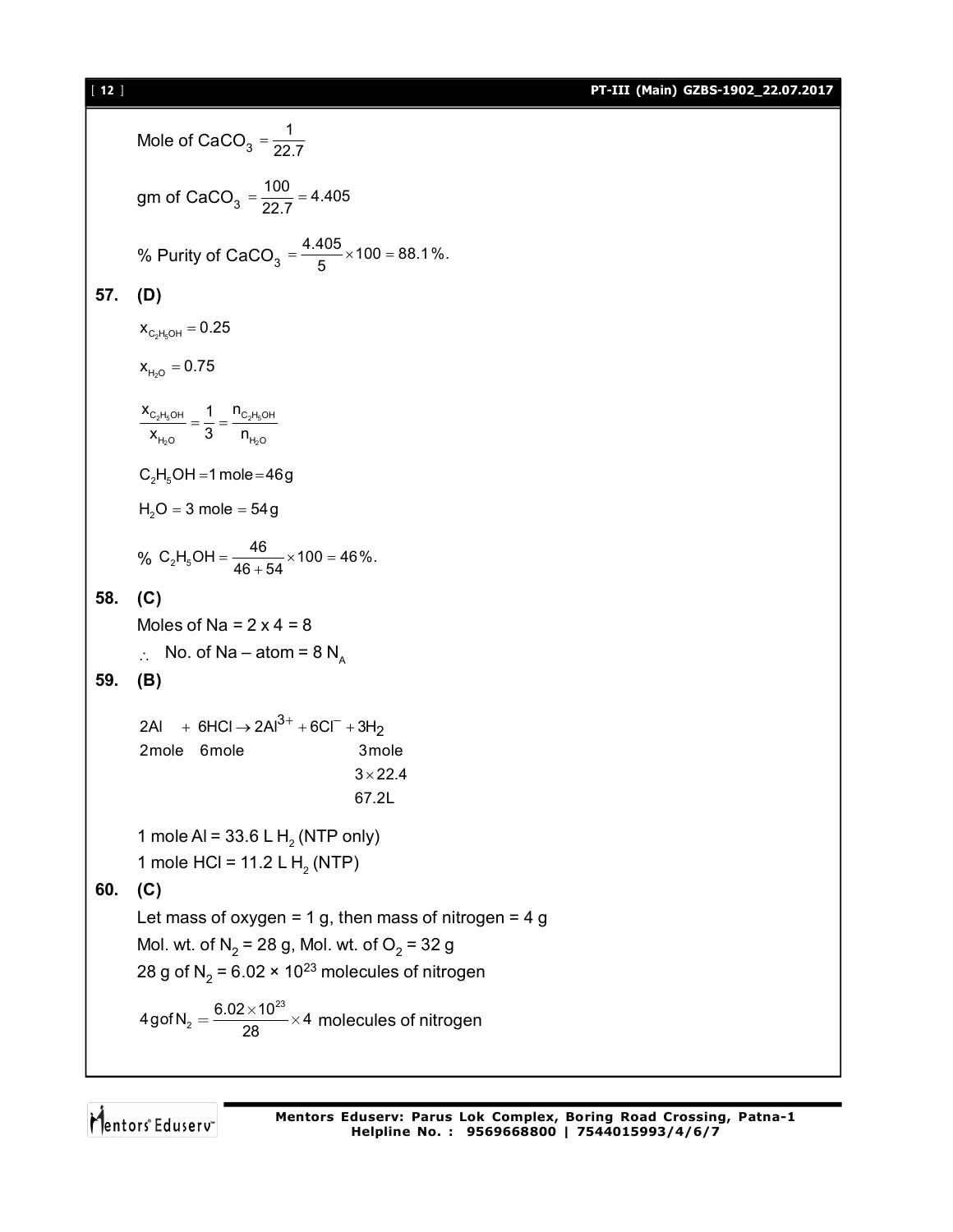#### **PT-III (Main) GZBS-1902\_22.07.2017** [ **13** ]

and 1 g O<sub>2</sub> = 
$$
\frac{6.02 \times 10^{23}}{32} \times 1 = \frac{6.02 \times 10^{23}}{32}
$$
 molecules of oxygen  
\nThus, ratio of molecules of oxygen : nitrogen  
\n
$$
= \frac{6.02 \times 10^{23} / 32}{6.02 \times 10^{23} / 7} = 7:32
$$
\n**MATHEMATICS**  
\n61. (B)  
\n
$$
a = log_{10} 2 = log_{10} \frac{10}{5} = 1 - log_{10} 5
$$
\n⇒ log<sub>10</sub> 5 = 1-a  
\n62. (D)  
\n
$$
\frac{1-x^2}{x} + |x| = \frac{|1-x^2}{x} + x| = \frac{11}{|x|}
$$
\n⇒  $\frac{1-x^2}{x} \times 20 \Rightarrow x \in [-1, 1] - \{0\}$   
\n63. (A)  
\n
$$
\frac{a}{r} + a + ar = 21 \text{ and } \frac{a^2}{r^2} + a^2 + a^2r^2 = 189
$$
\n⇒  $a = 6, r = 2 \text{ or } \frac{1}{2}$   
\n∴ G.P. is 3, 6, 12, ....  
\n64. (C)  
\nWe have first term A = a  
\nSecond term A + d = b  
\nand last term 1 = 2a  
\nFrom (i), (ii) and (iii), d = (b - a) and n =  $\frac{b}{b-a}$   
\nThen sum  
\nS =  $\frac{n}{2}[a+1] = \frac{b}{2(b-a)}[a+2a] = \frac{3ab}{2(b-a)}$ .  
\nTrick : Let a = 2, b = 3 then the sum = 9 which is given by option (c).

$$
\bigvee_{i=1}^r \mathsf{f}(\mathsf{f}(\mathsf{f})_i) \mathsf{f}(\mathsf{f}(\mathsf{f})_i)
$$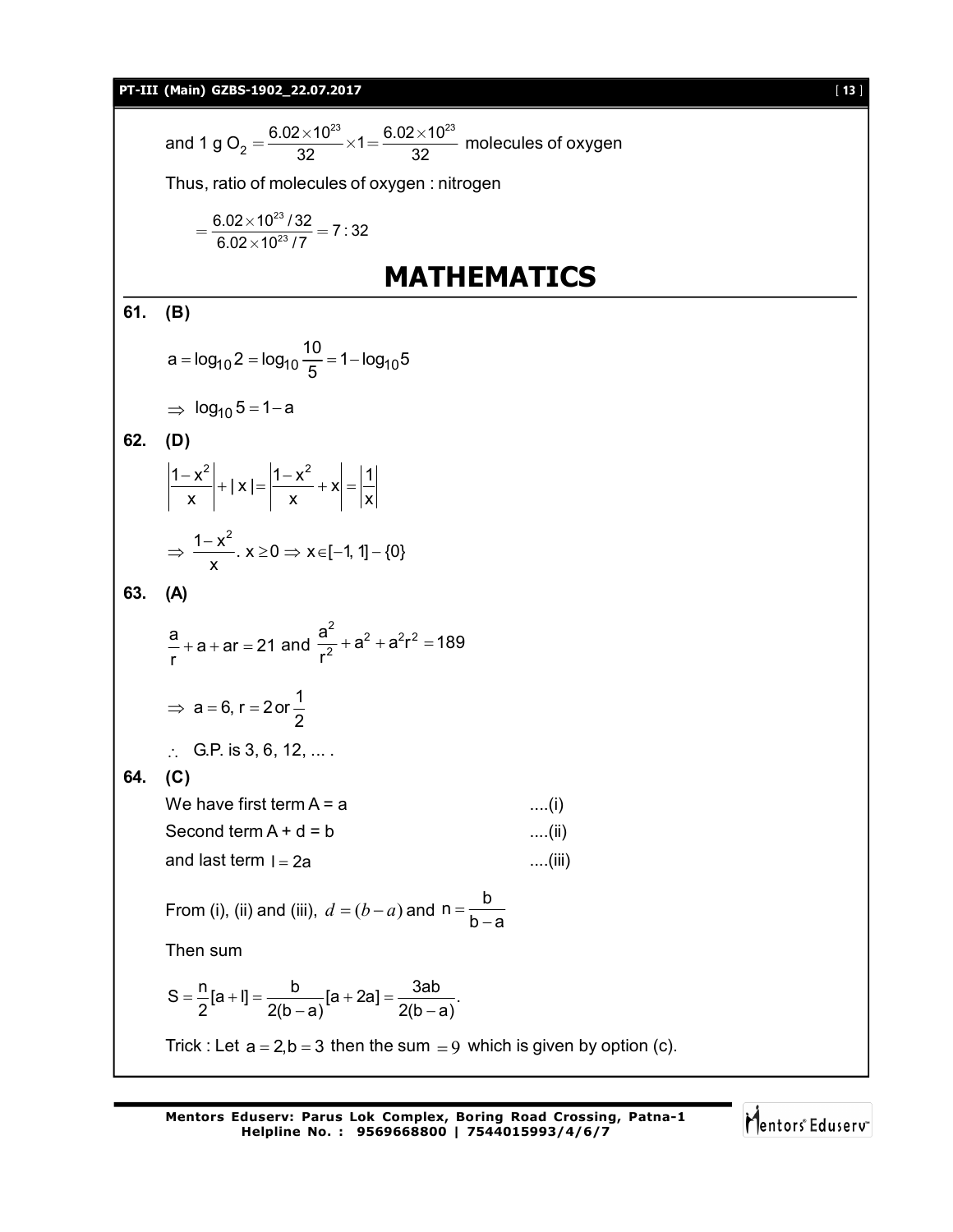| $[14]$ |                                                                                                                                                                                                                                         | PT-III (Main) GZBS-1902_22.07.2017 |
|--------|-----------------------------------------------------------------------------------------------------------------------------------------------------------------------------------------------------------------------------------------|------------------------------------|
| 65.    | (C)                                                                                                                                                                                                                                     |                                    |
|        | Let $S_{Even} = 2 + 4 + 6 + 8 + \dots \dots \infty$                                                                                                                                                                                     | $\dots(i)$                         |
|        | and $S_{\text{odd}} = 1 + 3 + 5 + 7 + 9 + \dots \infty$                                                                                                                                                                                 | $\ldots$ . (ii)                    |
|        | Sum $S_E = \frac{n}{2}[4 + (n-1)2] = \frac{n}{2}[2n + 2] = \frac{n}{2}(2n + 1)$                                                                                                                                                         |                                    |
|        | and $S_0 = \frac{n}{2}[2 + (n-1)2] = \frac{n}{2}(2n)$                                                                                                                                                                                   |                                    |
|        | Now $\frac{S_E}{S_0} = \frac{(n+1)}{n}$ or $S_E$ : $S_O = (n+1)$ : n.                                                                                                                                                                   |                                    |
| 66.    | (B)                                                                                                                                                                                                                                     |                                    |
|        | $cos 10^{\circ} + cos 170^{\circ} = cos 20^{\circ} + cos 160^{\circ} = cos 30^{\circ} + cos 150^{\circ} =  = cos 80^{\circ} + cos 100^{\circ} = 0$                                                                                      |                                    |
|        | $cos 90^\circ = 0$                                                                                                                                                                                                                      |                                    |
|        | $\cos 180^\circ = -1$                                                                                                                                                                                                                   |                                    |
|        | $\therefore$ over all sum = -1                                                                                                                                                                                                          |                                    |
| 67.    | (B)                                                                                                                                                                                                                                     |                                    |
|        | $\sin^4 x + \cos^4 x = (\sin^2 x + \cos^2 x)^2 - 2\sin^2 x \cos^2 x$                                                                                                                                                                    |                                    |
|        | $=1-\frac{1}{2}sin^2 2x$                                                                                                                                                                                                                |                                    |
|        | Mininimum value is 1/2 at $x = \pi/4$                                                                                                                                                                                                   |                                    |
| 68.    | (A)                                                                                                                                                                                                                                     |                                    |
|        | $\frac{\cos 15^{\circ} + \cos 45^{\circ} + \cos 75^{\circ}}{\sin 15^{\circ} + \sin 45^{\circ} + \sin 75^{\circ}} = \frac{\cos 15^{\circ} + \cos 45^{\circ} + \sin 15^{\circ}}{\sin 15^{\circ} + \sin 45^{\circ} + \cos 15^{\circ}} = 1$ |                                    |
| 69.    | (A)                                                                                                                                                                                                                                     |                                    |
| 70.    | (C)                                                                                                                                                                                                                                     |                                    |
| 71.    | (B)                                                                                                                                                                                                                                     |                                    |
| 72.    | (C)                                                                                                                                                                                                                                     |                                    |
| 73.    | (A)                                                                                                                                                                                                                                     |                                    |
| 74.    | (B)                                                                                                                                                                                                                                     |                                    |
|        | $log_{1/2}(x^2 - 6x + 12) \ge -2$ (i)                                                                                                                                                                                                   |                                    |
|        | For log to be defined, $x^2 - 6x + 12 > 0$                                                                                                                                                                                              |                                    |
|        | $\Rightarrow$ $(x-3)^2 + 3 > 0$ , which is true $\forall x \in R$ .                                                                                                                                                                     |                                    |
|        |                                                                                                                                                                                                                                         |                                    |

Mentors<sup>e</sup> Eduserv<sup>-</sup>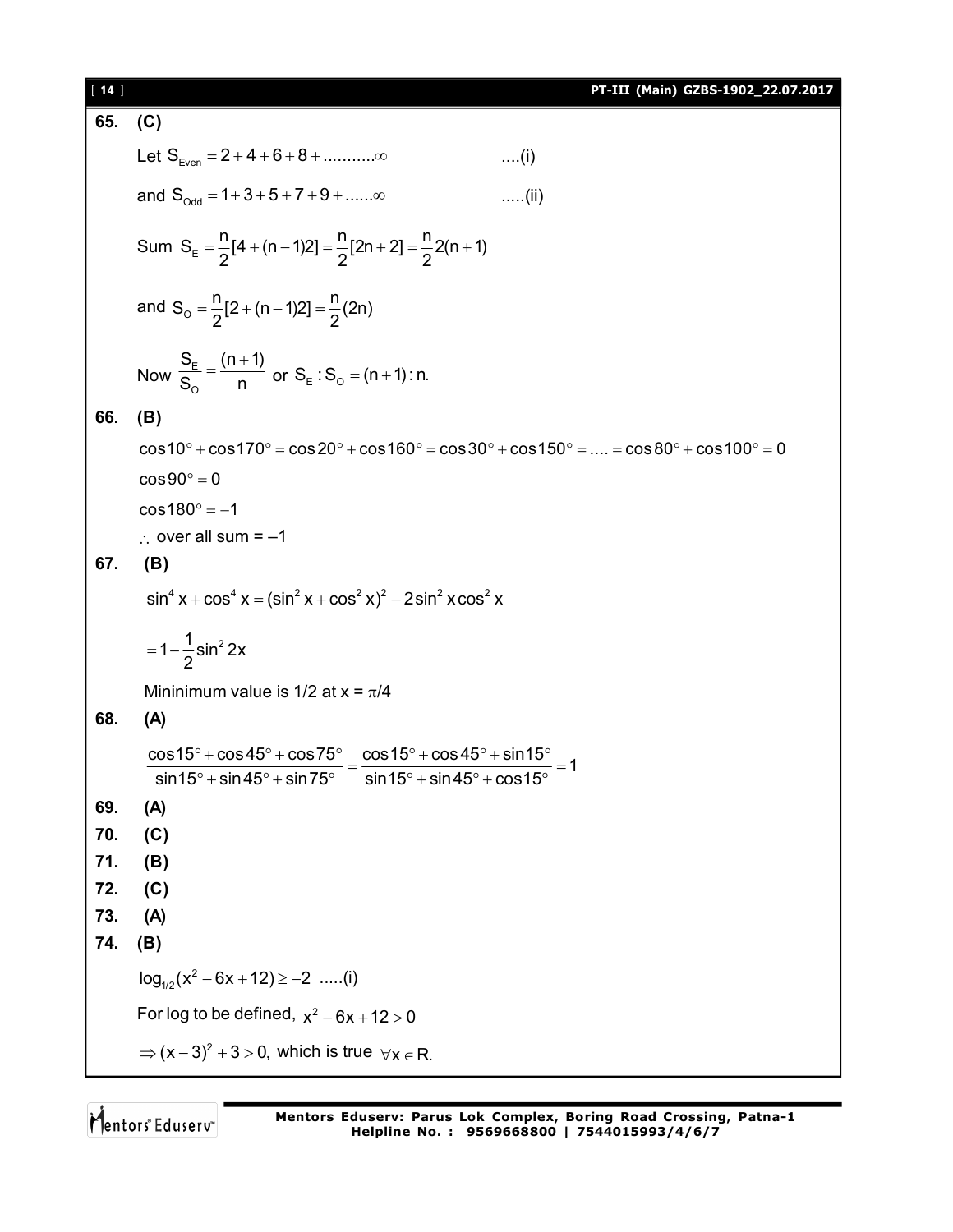From (i), 
$$
x^2 - 6x + 12 \le \left(\frac{1}{2}\right)^2
$$
  
\n $\Rightarrow x^2 - 6x + 12 \le 4 \Rightarrow x^2 - 6x + 8 \le 0$   
\n $\Rightarrow (x-2)(x-4) \le 0 \Rightarrow 2 \le x \le 4; x \le [2,4].$   
\n75. (A)  
\n $\sqrt{2 + \sqrt{2 + \sqrt{2 + 2 \cos 8\theta}}}$   
\n $= \sqrt{2 + \sqrt{2 + \sqrt{4 \cos^2 4\theta}}}$   $[\because 1 + \cos 8\theta = 2\cos^2 \frac{8\theta}{2}]$   
\n $= \sqrt{2 + \sqrt{2 + 2 \cos 4\theta}}$   
\n $= \sqrt{2 + \sqrt{2(2 \cos^2 2\theta)}}$   $[\because 1 + \cos 4\theta = 2\cos^2 2\theta]$   
\n $= \sqrt{2 + 2 \cos 2\theta} = \sqrt{2(1 + \cos 2\theta)} = \sqrt{2(2 \cos^2 \theta)} = 2 \cos \theta$   
\n76. (A)  
\nMaximum value of 2sinx + 4cosx = 2 $\sqrt{5}$ .  
\nHence the maximum value of 2sinx + 4cosx + 3 is 2 $\sqrt{5}$  + 3.  
\nHence (a) is the correct answer.  
\n77. (A)  
\n $= 2\cos^4 \frac{\pi}{8} + 2\cos^4 \frac{3\pi}{8}$   
\n $\frac{1}{2} \left( 1 + \cos \frac{\pi}{4} \right)^2 + \left( 1 + \cos \frac{3\pi}{4} \right)^2$   
\n $= \frac{1}{2} \left[ \left( 1 + \frac{1}{\sqrt{2}} \right)^2 + \left( 1 - \frac{1}{\sqrt{2}} \right)^2 \right] = \frac{3}{2}$   
\n78. (D)  
\n $\log_{16} x + \log_4 x + \log_2 x = 14$ 

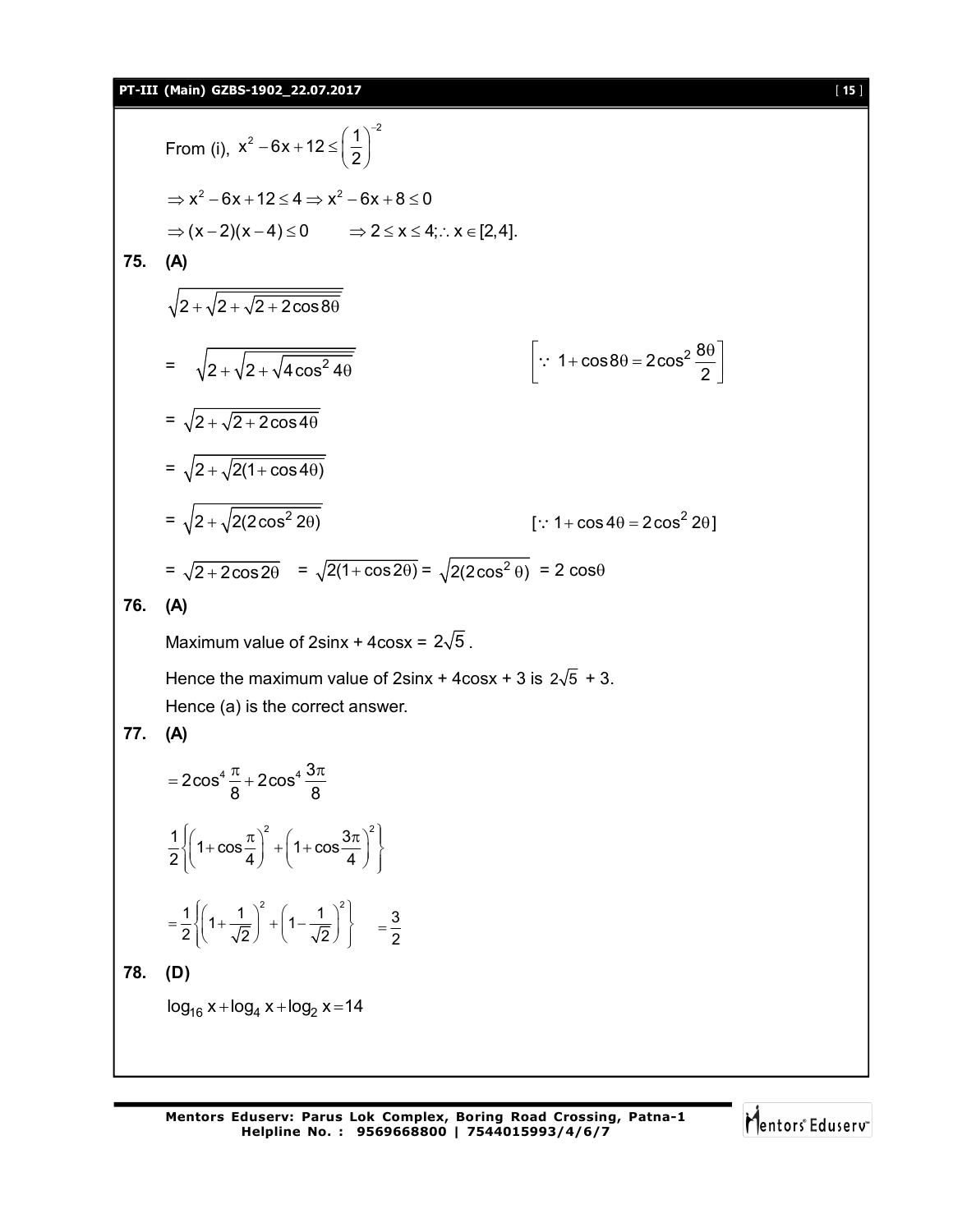[ **16** ] **PT-III (Main) GZBS-1902\_22.07.2017**

$$
\log_{2} x + \log_{2} z \times + \log_{2} x = 14 \Rightarrow \frac{1}{4} \log_{2} x + \frac{1}{2} \log_{2} x + \log_{2} x = 14
$$
\n
$$
\Rightarrow \log_{2} x \left(\frac{1}{4} + \frac{1}{2} + 1\right) = 14 \Rightarrow \frac{7}{4} \log_{2} x = 14 \Rightarrow \log_{2} x = \frac{14 \times 4}{7} = 8
$$
\n
$$
\Rightarrow \log_{2} x = 8 \log_{2} 2 \Rightarrow x = 2^{8}
$$
\n79. (C)\n
$$
3^{x} - 8 = 3^{2-x} \text{ and } 3^{x} - 8 > 0
$$
\nLet  $3^{x} = y(y > 0)$ \n
$$
\Rightarrow y - 8 = \frac{9}{y}
$$
\n
$$
\Rightarrow y^{2} - 8y = 9
$$
\n
$$
y = 9, y = -1
$$
\n
$$
x = 2
$$
\n80. (B)\n
$$
\text{Use } x^{2} - 5x + 7 < 1 \text{ and } x^{2} - 5x + 7 > 0
$$
\n81. (A)\n
$$
\cot(\alpha - \beta) = \frac{\tan \alpha \cdot \tan \beta + 1}{\tan \alpha - \tan \beta} = \frac{\frac{x}{x} + 1}{x} \Rightarrow \frac{x + y}{xy}
$$
\n82. (C)\n
$$
\therefore \tan \frac{P}{2} \text{ and } \tan \frac{Q}{2} \text{ are the roots of equation } ax^{2} + bx + c = 0
$$
\n
$$
\therefore \tan \frac{P}{2} + \tan \frac{Q}{2} = -\frac{b}{a} \text{ and } \tan \frac{P}{2} \tan \frac{Q}{2} = \frac{c}{a}
$$
\n
$$
\frac{P}{2} + \frac{Q}{2} + \frac{R}{2} = \frac{\pi}{2} \qquad (\because P + Q + R = \pi)
$$
\n
$$
\Rightarrow \frac{P + Q}{2} = \frac{\pi}{2} - \frac{R}{2}
$$
\n
$$
\Rightarrow \frac{P + Q}{2} = \frac{\pi}{4} \qquad (\because ZR = \frac{\pi}{2})
$$

Mentors<sup>e</sup> Eduserv<sup>-</sup>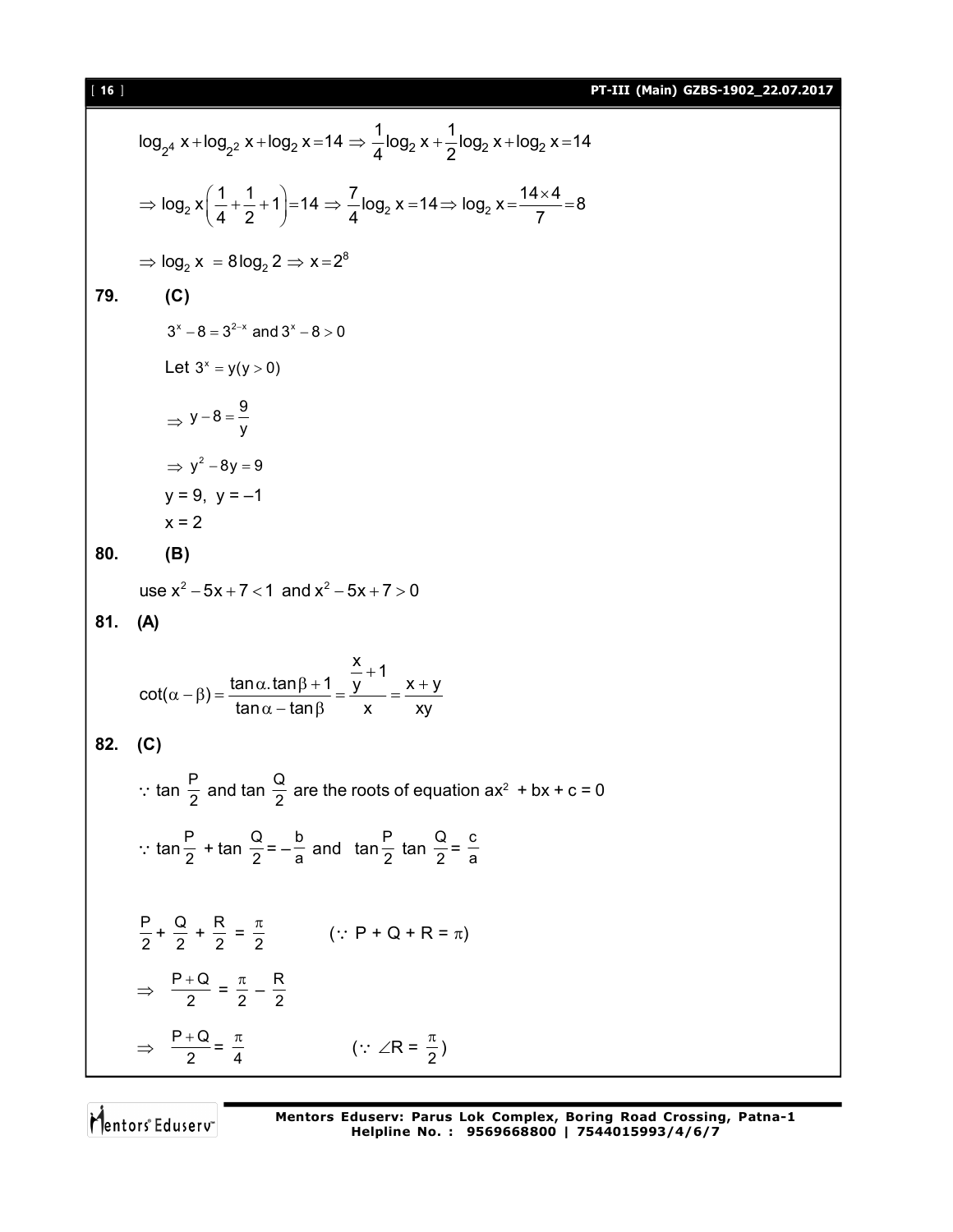#### **PT-III (Main) GZBS-1902\_22.07.2017** [ **17** ]

 $\Rightarrow$  tan $\left(\frac{1-\epsilon}{2}\right)$  $\left(\frac{P+Q}{Q}\right)$  $\overline{\phantom{0}}$ ( P + 2  $P + Q$  $= 1 \Rightarrow$ 2  $\frac{P}{2}$ .tan $\frac{Q}{2}$ 1– tan $\frac{P}{q}$ 2  $\frac{P}{2}$  + tan  $\frac{Q}{2}$  $\tan\frac{P}{2}$  + = 1  $\Rightarrow \frac{-b/a}{1-c/a} = 1$   $\Rightarrow c = a + b$ **83. (A)** Use  $\tan \theta \tan (60 - \theta) \tan (60 + \theta) = \tan 3\theta$ **84. (D)** sin A sec A $\sqrt{\csc^2}$ A  $-$  1 = tan A | cot A |  $\,$  $= -1$  (: 90<sup>o</sup> < A < 180<sup>o</sup>) **85. (D)** Let  $y = 3^{\log_7 x} \Rightarrow y^2 - 2y + 1 = 0$  $\Rightarrow$  y = 1  $\Rightarrow$  x = 1 **86. (B)**  $tan 2B = tan((A+B)-(A-B)) = \frac{p-q}{1+pq}$  $= tan((A+B)-(A-B)) = \frac{p-1}{1+t}$ **87. (A)** cosec  $10 - 4 \sin 70$  $\frac{1}{10}$  – 4 sin 70 sin10  $=$  $\frac{1}{10}$  - 4 1 – 4sin 70sin 10  $1 - 2(\cos(60) - \cos(80))$ sin10 sin10  $=\frac{1-4\sin 70\sin 10}{1.18}=\frac{1-2(\cos(60)-\cos(60))}{1.18}$  $1-2\left(\frac{1}{2}-\cos(80)\right)$ 2 sin10  $=\frac{1-2\left(\frac{1}{2}-\cos(80)\right)}{\sin(120)}$  $\frac{1-1+2\cos(80)}{1} = 2\frac{\cos(80)}{1} = 2$ sin10 sin10  $=\frac{1-1+2\cos(80)}{1-1+2\cos(80)}=2\frac{\cos(80)}{\sin(10)}=2$